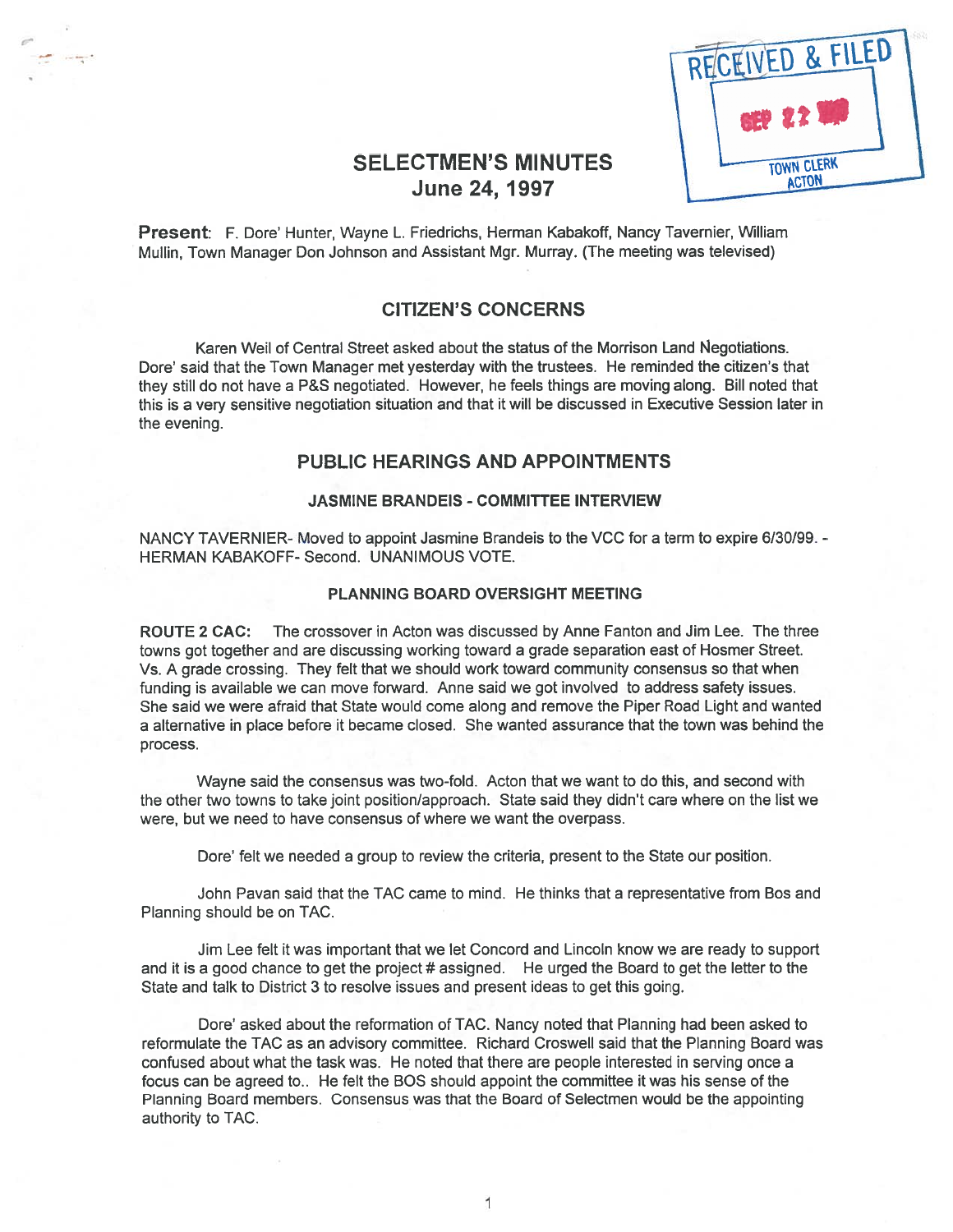Jim Lee's Status as Representative to CAC: Anne noted that the agreemen<sup>t</sup> said <sup>a</sup> member must be <sup>a</sup> Planning Board Member. Jim offered to step aside, but offered to continue if that was the wish of the Board. The Board thought he could be appointed as an Associate Member if it became an issue. Anne noted that she felt it was no longer an issue.

PRIVATE WAYS - Dore' asked the Planning Board for their understanding of the issue. John Pavan said that when they are discussing it they advise that they are Private Roads. Some can be brought into compliance. The Planning Board could require that all roads be constructed to be accepted.

Dore' asked about forms of notice. While the deed may contain <sup>a</sup> restriction from the decision and can be found in <sup>a</sup> title search and brought to the buyers attention what does the Planning Board do, or sugges<sup>t</sup> be done. Trey Shupert said enforcing the Private Way sign under street name would be <sup>a</sup> notification and help

Herman Kabakoff was <sup>a</sup> advocate that the Planning Board not allow any comprise in the potential acceptances.

Wayne felt we should maintain the process which looks at all cases individually.

Nancy asked if development would have been slowed. The Planning Board felt that the density would be less. It was noted that <sup>a</sup> memo should go out with application for plowing which list the standards.

Dore' felt we should look at the wording in decisions and perhaps break it out and bold it, and make the language clear so that they know it is <sup>a</sup> Private way and ramifications.

Rene Robbins said that she feels people know the difference between Private Roads and Public Ways. She felt that the public should not have to pay for <sup>a</sup> private way as it impacts all taxpayers and only the residents of the street experience the benefit of <sup>a</sup> quite street used only by residents of that Private Way.

RECODIFICATION/ MASTER PLAN/ IMPACT FEES: The Planning Board feels that the bylaw has become too technical. The Master Plan update will begin in July. The current plan is seven years old and will include <sup>a</sup> Economic Section. They will be proceeding with it because they have the money and at least felt we should try even if it is not held up in court. It could generate some capital funds for use They are trying to make it supportable in Massachusetts.

Bill Mullin urged them to re-codify the bylaw. He asked that the Board read the Recreation White Paper and comment on subdivision recreation issues. He also noted the Boxboro proposed subdivision. The Planning Board and staff are following it very closely.

NANCY TAVERNIER - Moved to appoint John Pavan to a term to expire June 30, 2002 as a full member of the Planning Board. WILLIAM MULLIN - Second. UNANIMOUS VOTE.

### SELECTMEN'S BUSINESS

NURSING FEES -.William Mclnnis was in to answer questions that the Board had regarding the proposed fee increases to the Nursing Fees. Nancy Tavernier felt the breakdown was helpful and noted that the podiatry clinics are very well attended. NANCY TAVERNIER - Moved to approve the fees as proposed with the Podiatry fee at \$5.00 vs. \$10.00. WAYNE FREIDRICHS - Second.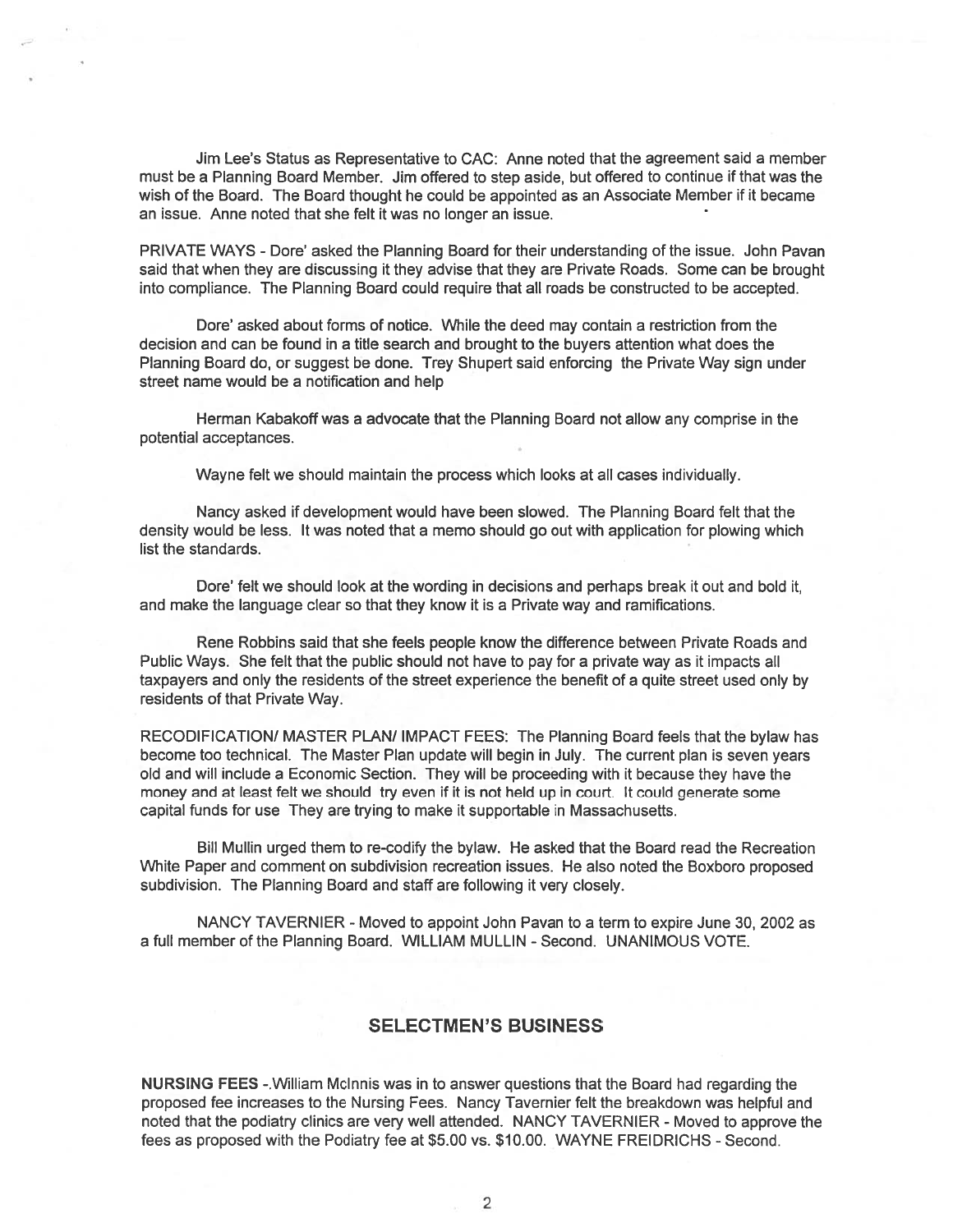Nancy felt the propose<sup>d</sup> rates are adequate she felt that the Blood Pressure service should remain <sup>a</sup> free service. She propose<sup>d</sup> that the Podiatry service be <sup>p</sup>hased in this year at \$5.00 and up to \$10.00 next year.

Wayne wanted to see it at \$30.00. Bill felt that <sup>a</sup> third of the cost borne by the Client was <sup>a</sup> reasonable amount.

Herman noted the podiatry Clinic is used primarily by the elder citizens and wanted to continue this service to that par<sup>t</sup> of the citizenry. He noted that it was worthwhile to look toward the \$400,000 fund balance for this service to the approximately 221 people who attend. Nancy withdrew her motion. Wayne felt it was <sup>a</sup> good value at \$10.00 for the service. He asked what other communities charged for this clinic. Maynard charges \$18.00 and Concord bills the client for \$35.00. NANCY TAVERNIER - Moved to approve the fee increases as noted in the request from the Board of Health with Podiatry at \$10.00. WAYNE FRIEDRICHS - Second. 4-1 Herman Kabakoff voting No.

ANNUAL TOWN MANAGER REVIEW- Nancy Tavernier reviewed Don's evaluation with the Board noting his goals. He was asked to continue to develop while maintaining board directives to minimize cost to the taxpayers. Herman noted the need for continuing education. NANCY TAVERNIER - Move to accept FY97 Review and extend Don's contract for another year. WILLIAM MULLIN -Second. UNANIMOUS VOTE. Compensation will be discussed at the July meeting.

ALG - Wayne recapped the minutes of the last ALG Meeting.

BOY SCOUT - Nancy offered to represen<sup>t</sup> the Board.

### CONSENT AGENDA

WILLIAM MULLIN - Moved to Approve with additional extra items. HERMAN KABAKOFF -Second. UNANIMOUS VOTE. 97 Piper Road Site Plan Special Permit Modification: WILLIAM MULLIN -Moved to approve and to ask the Town Manager to address future access Road with the developer. NANCY TAVERNIER -Second. UNANIMOUS VOTE.

#### TOWN MANAGER'S REPORT

Need for Executive Session.

#### EXECUTIVE SESSION

HERMAN KABAKOFF- Moved to go into Executive Session for the purpose of discussing Potential litigation and Real Estate and Negotiations of Labor Contracts. DORE' HUNTER -Second. UNANIMOUS VOTE.

Roll Call taken by Mr. Kabakoff - All Ayes.

The Board adjourned at 10:45 P.M.

Christine M. Joyce Recording Secty. Doc: Min6/24/97

Clérk

Date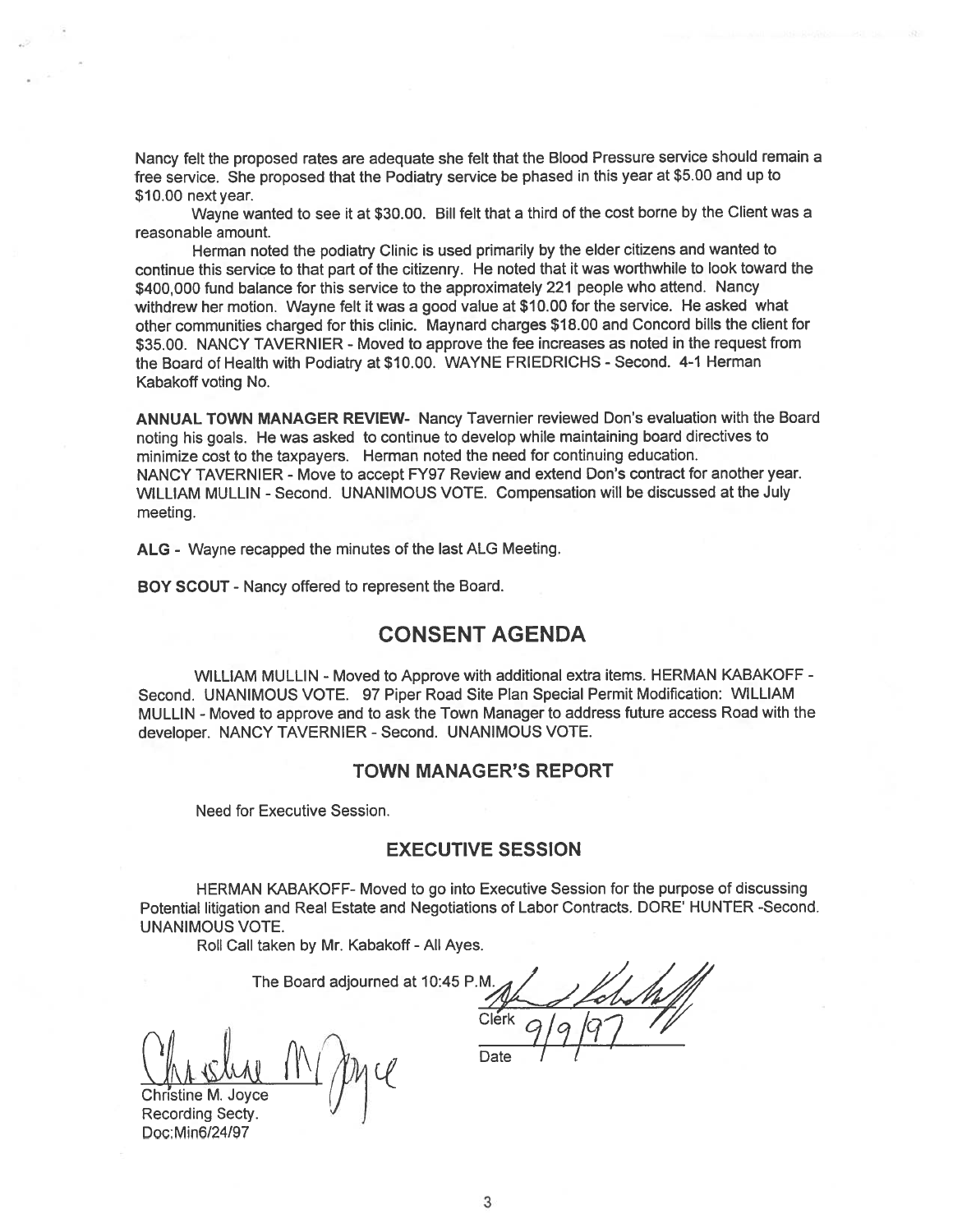June 18, 1997

TO Board of Selectmen

FROM: F. Dore' Hunter, Chairman

SUBJECT: Selectmen's Report

# AGENDA Room 204

June 24, 1997 7:30 P.M.

## I. CITIZEN'S CONCERNS

# II. PUBLIC HEARINGS & APPOINTMENTS

- 1. 7:35 JASMINE BRANDEIS COMMITTEE INTERVIEW- Enclosed please find Ms. Brandeis' Citizen's Resource Sheet and VCC's recommendation for appointment to the VCC for <sup>a</sup> term to expire 6/30/99 for Board action.
- 2. 7:45 PLANNING BOARD OVERSIGHT Enclosed please find a letter from staff regarding the acceptance of streets and private ways.

# III. SELECTMEN'S BUSINESS

3. ACTON PUBLIC HEALTH NURSING FEES- Enclosed please find additional information the Board had requested regarding this recommendation for fee adjustment.

4. ANNUAL TOWN MANAGER REVIEW - Enclosed please find Town Manager's review conducted by Former Chairman Nancy Tavernier.

# IV. CONSENT AGENDA

5. SITE PLAN SPECIAL PERMIT AMENDMENT -97 PIPER ROAD - #01127189 - 306 - Enclosed please find an amendment to allow the increase in the amount of Open Space/Landscaping and decrease the impervious cover.

6. SPECIAL EAGLE SCOUT RECOGNITION, JOEL E. ROBINSON - Enclosed please find <sup>a</sup> reques<sup>t</sup> for <sup>a</sup> special recognition for <sup>a</sup> former Acton resident.

7. BOY SCOUT COURT OF HONOR - STUART MURRAY - Enclosed please find an invitation from Troop #32 to Stuart Murray's Court of Honor scheduled for July 19, 1997 for Board assignment.

APPROVAL OF REVISED PRIVATE WAY PLOWING CONDITIONS - Enclosed please find revised conditions as directed by the Board.

# V. TOWN MANAGER'S REPORT